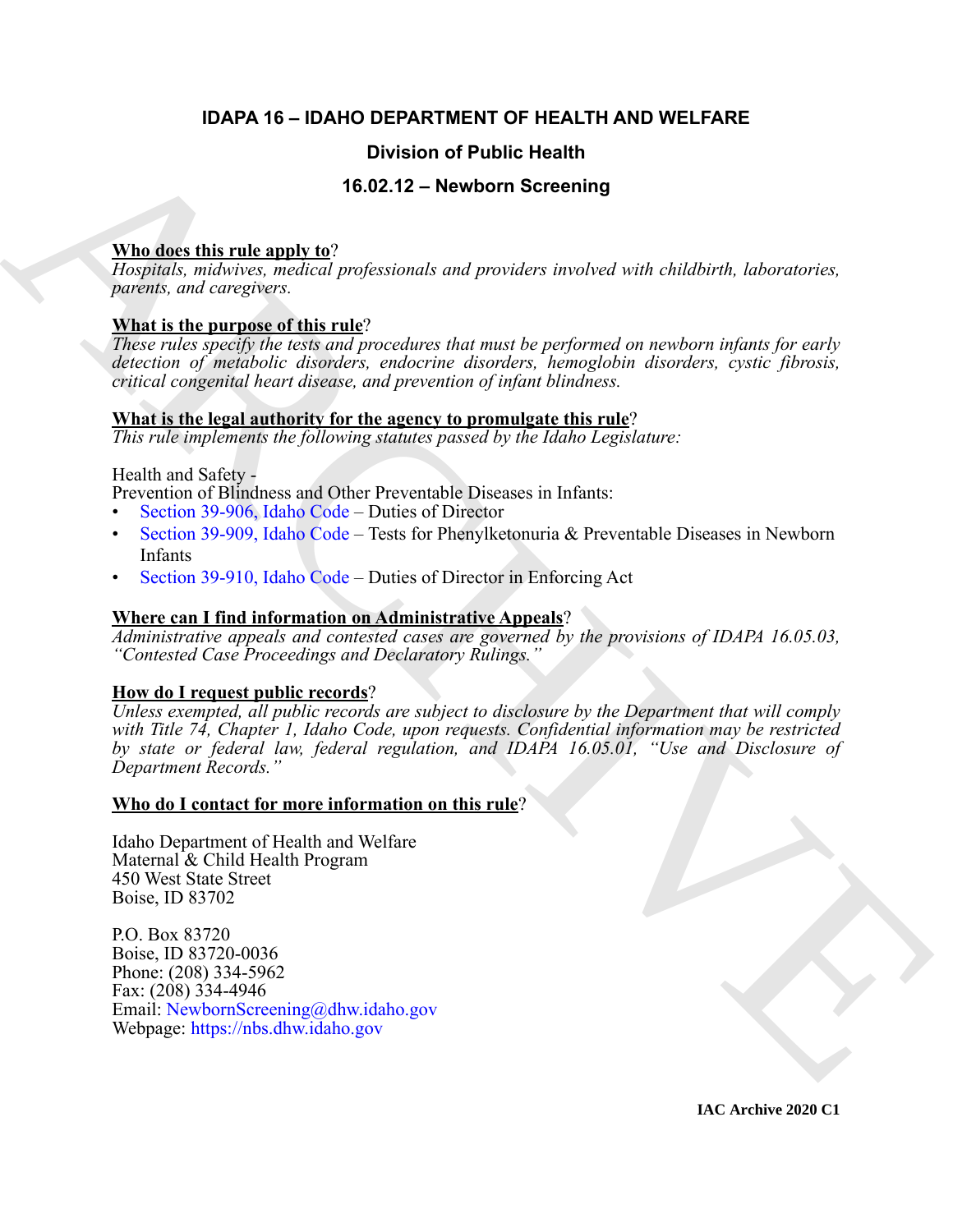# *Table of Contents*

# **16.02.12 – Newborn Screening**

| 100. Duties Of The Administrator Of The Responsible Institution And<br>300. Follow-Up For Unsatisfactory Specimens,<br>400. Substances That Fulfill Requirements For Ophthalmic Preparation.  7 |  |
|-------------------------------------------------------------------------------------------------------------------------------------------------------------------------------------------------|--|
|                                                                                                                                                                                                 |  |
|                                                                                                                                                                                                 |  |
|                                                                                                                                                                                                 |  |
|                                                                                                                                                                                                 |  |
|                                                                                                                                                                                                 |  |
|                                                                                                                                                                                                 |  |
|                                                                                                                                                                                                 |  |
|                                                                                                                                                                                                 |  |
|                                                                                                                                                                                                 |  |
|                                                                                                                                                                                                 |  |
|                                                                                                                                                                                                 |  |
|                                                                                                                                                                                                 |  |
|                                                                                                                                                                                                 |  |
|                                                                                                                                                                                                 |  |
|                                                                                                                                                                                                 |  |
|                                                                                                                                                                                                 |  |
|                                                                                                                                                                                                 |  |
|                                                                                                                                                                                                 |  |
|                                                                                                                                                                                                 |  |
|                                                                                                                                                                                                 |  |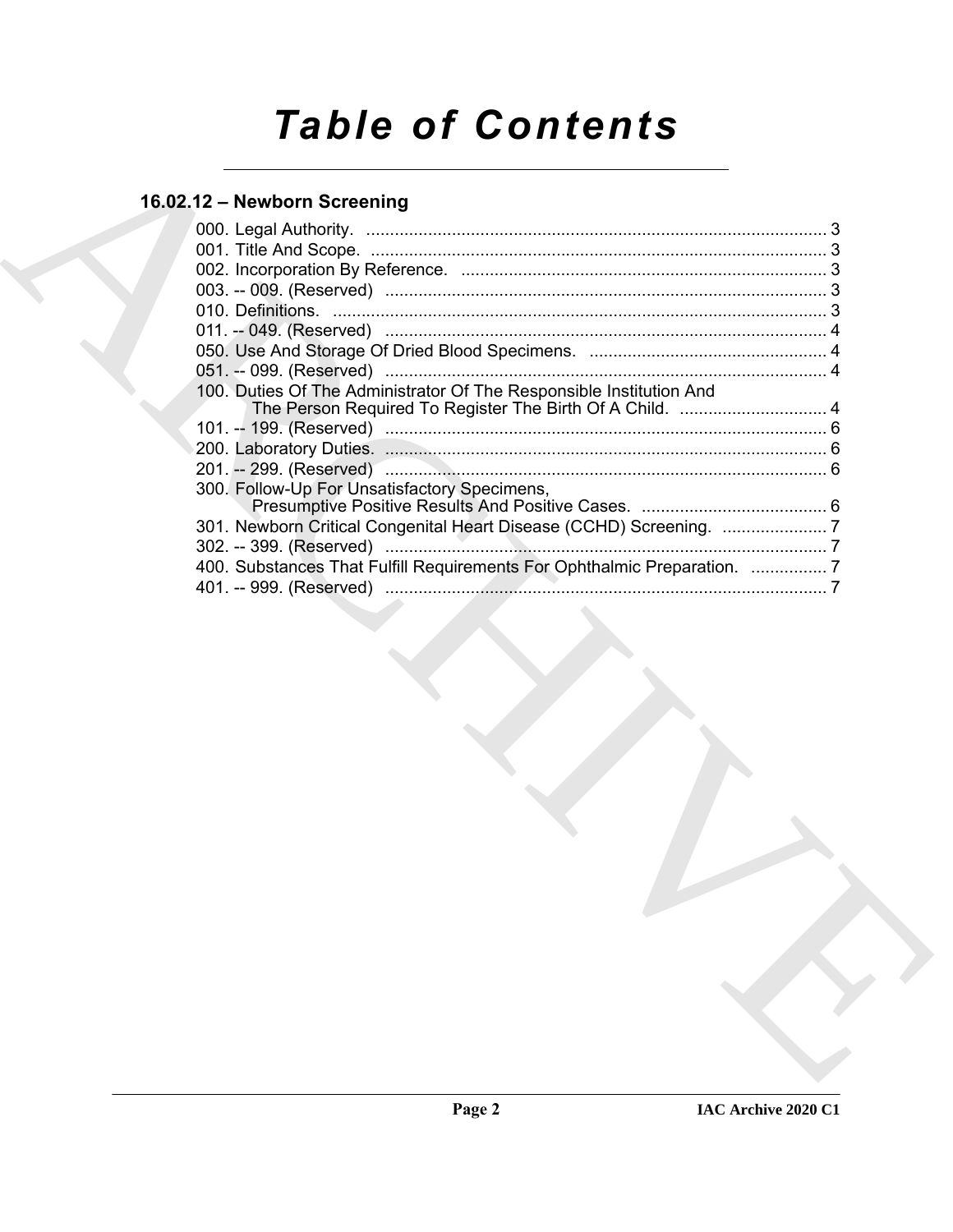# **16.02.12 – NEWBORN SCREENING**

#### <span id="page-2-15"></span><span id="page-2-1"></span><span id="page-2-0"></span>**000. LEGAL AUTHORITY.**

The Idaho Legislature has given the Board of Health and Welfare and the Director of the Department authority to promulgate rules governing the testing of newborn infants for phenylketonuria and other preventable diseases and governing the instillation of an ophthalmic preparation in the eyes of the newborn to prevent Ophthalmia Neonatorum, under Sections 39-906, 39-909, and 39-910, Idaho Code. (7-1-10)

# <span id="page-2-2"></span>**001. TITLE AND SCOPE.**

**01. Title**. These rules are titled IDAPA 16.02.12, "Newborn Screening." (3-20-20)

**02. Scope**. These rules specify the tests and procedures that must be performed on newborn infants for early detection of metabolic disorders, endocrine disorders, hemoglobin disorders, cystic fibrosis, critical congenital heart disease, and prevention of infant blindness. (7-1-18)

#### <span id="page-2-3"></span>**002. INCORPORATION BY REFERENCE.**

The Department has incorporated by reference the following documents: (7-1-18)

The Mode Legislation for an electron of the Mode and Weisher and the Discount of the Paymentan column response to the Mode Mode Legislation of the Model China China China China China China China China China China China Ch **01. Blood Collection on Filter Paper for Newborn Screening Programs; Approved Standard, Fifth Edition**. The Department has adopted "Blood Collection on Filter Paper for Newborn Screening Programs; Approved Standard," Fifth Edition, Clinical and Laboratory Standards Institute. 2007 (ISBN 1-56238-644-1), and hereby incorporates this standard by reference. A copy is available for review at the Department, or through the Clinical and Laboratory Standards Institute, 940 West Valley Road, Suite 1400, Wayne, PA 19087-1898, telephone 1- 610-688-0100. (3-20-20)

**02. Critical Congenital Heart Defects (CHDs)**. The Department has adopted the Critical CHD Screening Methods as recommended by the American Academy of Pediatrics, from "Strategies of Implementing Screening for Critical Congenital Heart Diseases," Kemper, et al., 2011, and hereby incorporates this material by reference. Copies may be obtained from the Department, see online at: https://www.cdc.gov/ncbddd/heartdefects/ hcp.html. (3-20-20)

#### <span id="page-2-4"></span>**003. -- 009. (RESERVED)**

#### <span id="page-2-6"></span><span id="page-2-5"></span>**010. DEFINITIONS.**

The following definitions will apply in the interpretation and enforcement of this chapter: (5-3-03)

**01. Critical Congenital Heart Disease (CCHD)**. CCHD, also known as critical congenital heart defects, is a term that refers to a group of serious heart defects, as defined by the Centers for Disease Control and Prevention (CDC), that are present from birth. (7-1-18)

<span id="page-2-10"></span><span id="page-2-9"></span><span id="page-2-8"></span><span id="page-2-7"></span>**02. Department**. The Idaho Department of Health and Welfare. (5-3-03)

**03. Dried Blood Specimen**. A blood specimen obtained from an infant by means of skin puncture, not so f venipuncture or any other method, that is placed on special filter paper and allowed to dry. (7-1-10) by means of venipuncture or any other method, that is placed on special filter paper and allowed to dry.

**Hyperalimentation**. The administration of an amount of nutrients beyond minimum normal requirements of the appetite, in an attempt to replace nutritional deficiencies. (7-1-10)

<span id="page-2-11"></span>**05. Laboratory**. A medical or diagnostic laboratory certified according to the provisions of the Clinical Laboratory Improvement Amendments of 1988 by the United States Department of Health and Human Services. (5-3-03)

<span id="page-2-12"></span>**06. Newborn Screening**. Newborn screening means a laboratory procedure performed on dried blood specimens from newborns to detect those at risk for the diseases specified in Subsection 100.01 of these rules.

 $(5-3-03)$ 

<span id="page-2-13"></span>**07. Person Responsible for Registering Birth of Child**. The person responsible for preparing and filing the certificate of birth is defined in Section 39-255, Idaho Code. (5-3-03)

<span id="page-2-14"></span>**08. Pulse Oximetry**. A non-invasive test that estimates the percentage of hemoglobin in blood that is saturated with oxygen using equipment approved by the U.S. Food and Drug Administration for use with newborn infants. (7-1-18) infants. (7-1-18)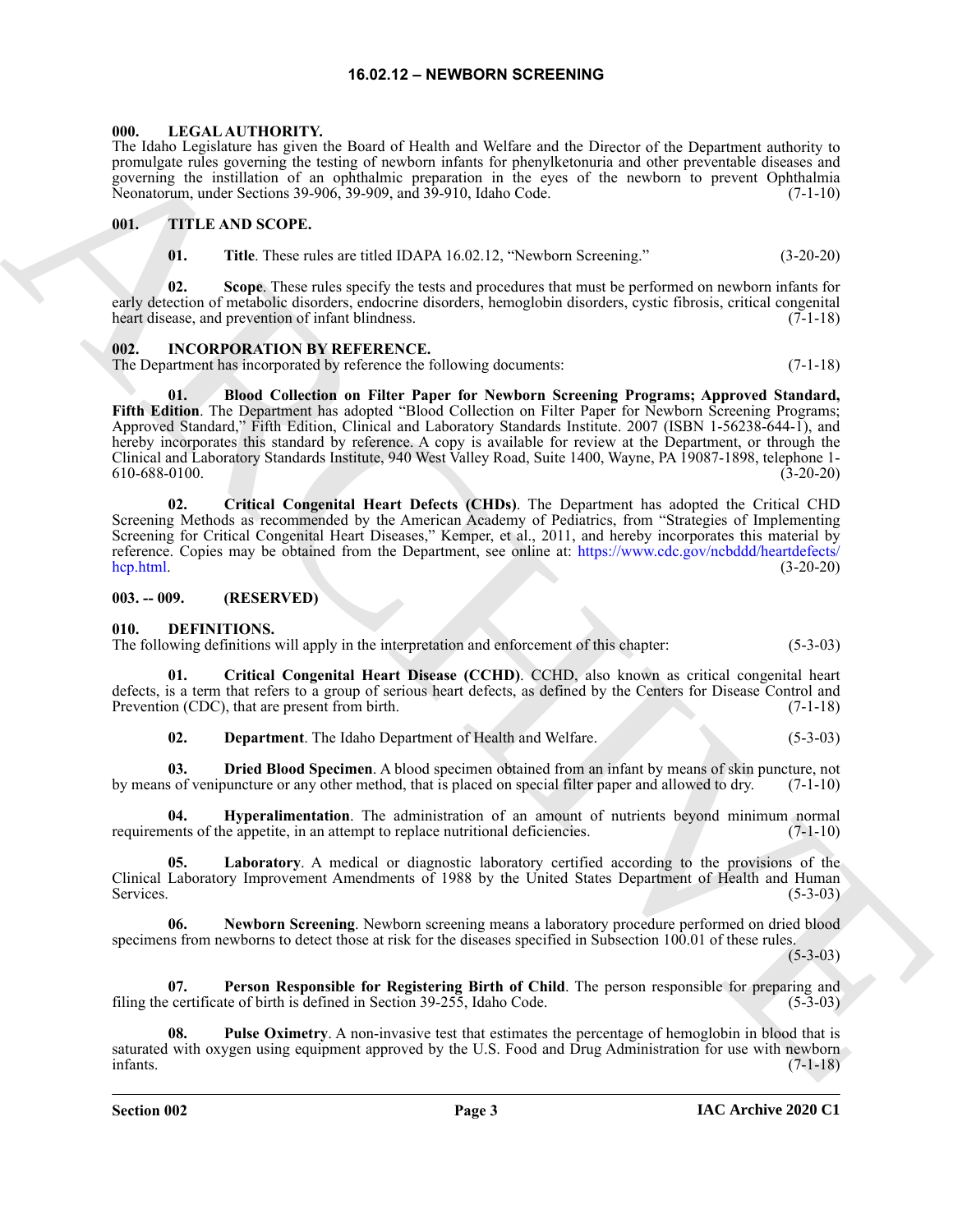# <span id="page-3-4"></span><span id="page-3-0"></span>**011. -- 049. (RESERVED)**

# <span id="page-3-11"></span><span id="page-3-9"></span><span id="page-3-8"></span><span id="page-3-1"></span>**050. USE AND STORAGE OF DRIED BLOOD SPECIMENS.**

# <span id="page-3-10"></span><span id="page-3-2"></span>**051. -- 099. (RESERVED)**

# <span id="page-3-7"></span><span id="page-3-6"></span><span id="page-3-5"></span><span id="page-3-3"></span>**100. DUTIES OF THE ADMINISTRATOR OF THE RESPONSIBLE INSTITUTION AND THE PERSON REQUIRED TO REGISTER THE BIRTH OF A CHILD.**

|                                  | <b>Department of Health and Welfare</b>                                                                                                                                                                                                                                                                                                                                                                                                                                    | <b>Newborn Screening</b> |
|----------------------------------|----------------------------------------------------------------------------------------------------------------------------------------------------------------------------------------------------------------------------------------------------------------------------------------------------------------------------------------------------------------------------------------------------------------------------------------------------------------------------|--------------------------|
| 09.                              | Test Kit. The materials provided by the laboratory for the purposes of dried blood specimen<br>collection and submission of specimens for newborn screening laboratory procedures.                                                                                                                                                                                                                                                                                         | $(5-3-03)$               |
| $011. - 049.$                    | (RESERVED)                                                                                                                                                                                                                                                                                                                                                                                                                                                                 |                          |
| 050.                             | USE AND STORAGE OF DRIED BLOOD SPECIMENS.                                                                                                                                                                                                                                                                                                                                                                                                                                  |                          |
| 01.                              | Use of Dried Blood Specimens. Dried blood specimens will be used for the purpose of testing the<br>infant from whom the specimen was taken, for congenital birth defects. Limited use of specimens for routine<br>calibration of newborn screening laboratory equipment and quality assurance is permissible.                                                                                                                                                              | $(7-1-10)$               |
| 02.                              | Prohibited Use of Dried Blood Specimens. Dried blood specimens may not be used for any<br>purpose other than those described in Subsection 050.01 of this rule without the express written consent of the<br>$parent(s)$ or guardian(s) of the infant from whom the specimen was collected.                                                                                                                                                                                | $(7-1-18)$               |
| 03.                              | Storage of Dried Blood Specimens. Dried blood specimens may be stored at the testing facility for<br>a period not to exceed eighteen (18) months. Acceptable use of stored specimens will be for re-testing the specimen<br>in the event of a symptomatic diagnosis or death of the infant during the storage period.                                                                                                                                                      | $(7-1-10)$               |
| $051. - 099.$                    | (RESERVED)                                                                                                                                                                                                                                                                                                                                                                                                                                                                 |                          |
| 100.                             | DUTIES OF THE ADMINISTRATOR OF THE RESPONSIBLE INSTITUTION AND THE<br>PERSON REQUIRED TO REGISTER THE BIRTH OF A CHILD.                                                                                                                                                                                                                                                                                                                                                    |                          |
| 01.<br>the following conditions: | Conditions for Which Infants Will Be Tested. All infants born in Idaho must be tested for at least                                                                                                                                                                                                                                                                                                                                                                         | $(7-1-10)$               |
| a.                               | Biotinidase deficiency;                                                                                                                                                                                                                                                                                                                                                                                                                                                    | $(5-3-03)$               |
| b.                               | Congenital hypothyroidism;                                                                                                                                                                                                                                                                                                                                                                                                                                                 | $(5-3-03)$               |
| c.                               | Galactosemia;                                                                                                                                                                                                                                                                                                                                                                                                                                                              | $(5-3-03)$               |
| d.                               | Maple syrup urine disease;                                                                                                                                                                                                                                                                                                                                                                                                                                                 | $(7-1-18)$               |
| e.                               | Phenylketonuria; and                                                                                                                                                                                                                                                                                                                                                                                                                                                       | $(7-1-18)$               |
| f.                               | Critical congenital heart disease.                                                                                                                                                                                                                                                                                                                                                                                                                                         | $(7-1-18)$               |
| 02.                              | <b>Blood Specimen Collection.</b>                                                                                                                                                                                                                                                                                                                                                                                                                                          | $(5-3-03)$               |
| a.<br>004.01 of these rules.     | The dried blood specimen collection procedures must follow the document listed in Subsection                                                                                                                                                                                                                                                                                                                                                                               | $(7-1-10)$               |
| b.                               | For infants admitted to the neonatal intensive care unit (NICU), the initial dried blood specimen for<br>newborn screening must be obtained upon admission to the NICU.                                                                                                                                                                                                                                                                                                    | $(7-1-10)$               |
| c.                               | For non-premature infants, in-hospital, the initial dried blood specimen for newborn screening must<br>be obtained between twenty-four (24) and forty-eight (48) hours of age.                                                                                                                                                                                                                                                                                             | $(7-1-10)$               |
| d.<br>has not been obtained.     | For newborns transferred from one hospital to another, the originating hospital must assure that the<br>dried blood specimen is drawn. If the newborn is too premature or too sick to have a dried blood specimen drawn for<br>screening prior to transfer and a dried blood specimen is not obtained, the originating hospital must document this,<br>and notify the hospital to which the newborn is being transferred that a dried blood specimen for newborn screening | $(7-1-10)$               |
|                                  |                                                                                                                                                                                                                                                                                                                                                                                                                                                                            |                          |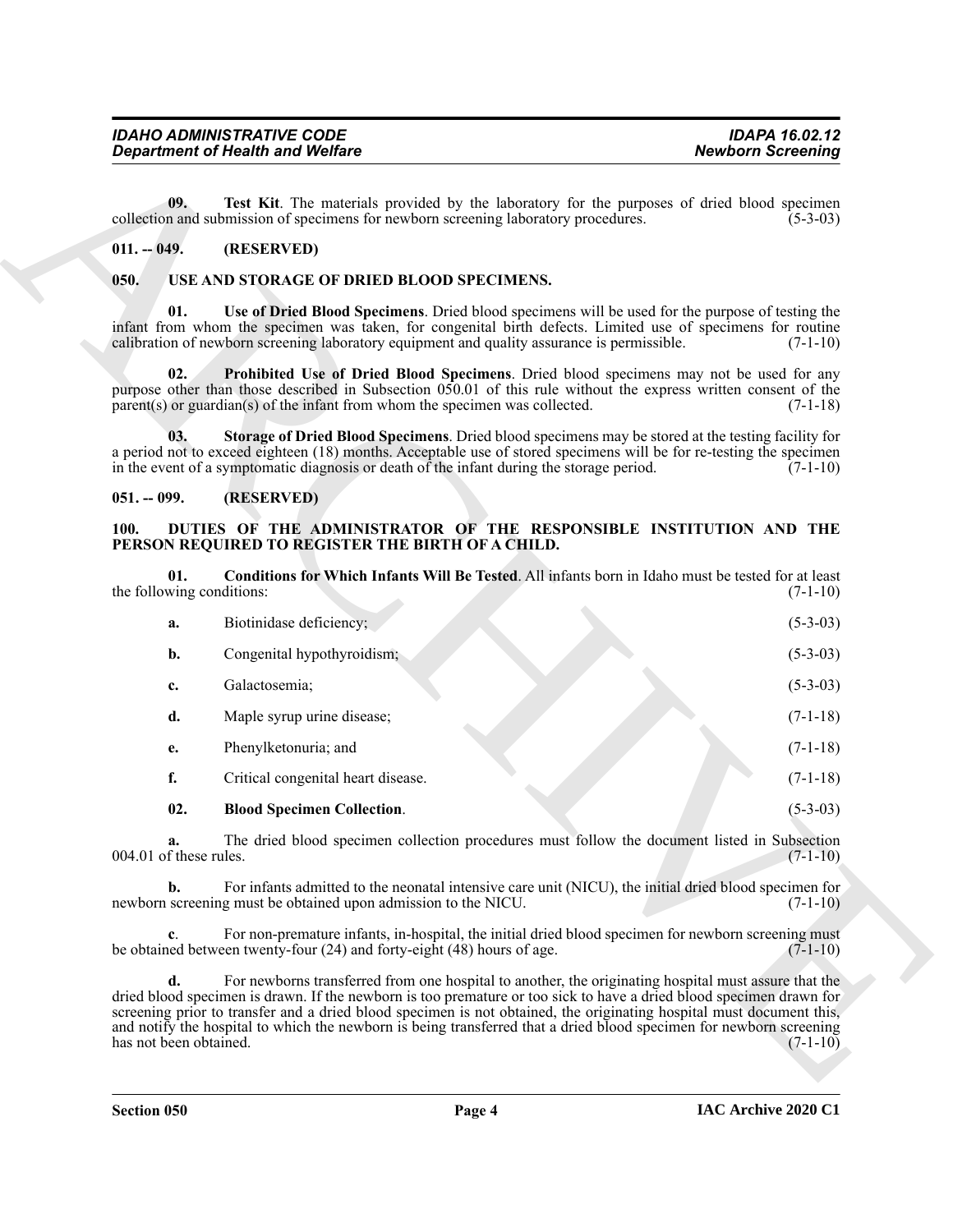<span id="page-4-2"></span><span id="page-4-1"></span><span id="page-4-0"></span>

| <b>IDAHO ADMINISTRATIVE CODE</b>        | <b>IDAPA 16.02.12</b>    |
|-----------------------------------------|--------------------------|
| <b>Department of Health and Welfare</b> | <b>Newborn Screening</b> |

|                                   | <b>Department of Health and Welfare</b>                                                                                                                                                                                                                                                                                                                                                                                                                                    | <b>Newborn Screening</b> |
|-----------------------------------|----------------------------------------------------------------------------------------------------------------------------------------------------------------------------------------------------------------------------------------------------------------------------------------------------------------------------------------------------------------------------------------------------------------------------------------------------------------------------|--------------------------|
| е.                                | Prior to the discharge of an infant from the institution where initial newborn care or specialized<br>medical care was rendered, the Administrator of the institution must assure that an adequate dried blood specimen has<br>been collected regardless of the time the infant is discharged from the institution.                                                                                                                                                        | $(7-1-10)$               |
|                                   | For births occurring outside of a hospital, the birth attendant is responsible for assuring that an<br>acceptable dried blood specimen is properly collected for newborn screening as stipulated in Section 100 of this rule.                                                                                                                                                                                                                                              | $(3-20-20)$              |
| g.                                | Newborns who require a blood transfusion, hyperalimentation, or dialysis must have a dried blood<br>specimen collected for screening prior to these procedures.                                                                                                                                                                                                                                                                                                            | $(7-1-10)$               |
| h.                                | If a dried blood specimen cannot be obtained for newborn screening before transfusion,<br>hyperalimentation, or dialysis, the hospital must ensure that a repeat dried blood specimen is obtained at the<br>appropriate time when the specimen will reflect the infant's own metabolic processes and phenotype.                                                                                                                                                            | $(7-1-10)$               |
|                                   | All infants must be retested. A test kit must be given to the parents or responsible party at the time<br>of discharge from the institution where initial newborn care was rendered, with instructions to have a second dried<br>blood specimen collected. The preferred time for sample collection is between ten (10) and fifteen (15) days of age.                                                                                                                      | $(7-1-10)$               |
| 03.                               | Specimen Data Card. The person obtaining the newborn screening specimen must complete the<br>demographic information card attached to the sample kit. The First Specimen Card must include the infant's mother's<br>date of birth, address, and phone number. Both the First and Second Specimen's Card must include the items listed in<br>100.03.a. through 100.03.k. of this rule, optional fields may be completed as needed.                                          | $(7-1-10)$               |
| a.                                | Name of the infant;                                                                                                                                                                                                                                                                                                                                                                                                                                                        | $(7-1-10)$               |
| b.                                | Whether the birth was a single or multiple-infant birth;                                                                                                                                                                                                                                                                                                                                                                                                                   | $(7-1-10)$               |
| c.                                | Name of the infant's mother;                                                                                                                                                                                                                                                                                                                                                                                                                                               | $(7-1-10)$               |
| d,                                | Gender of the infant;                                                                                                                                                                                                                                                                                                                                                                                                                                                      | $(7-1-10)$               |
| e.                                | Method of feeding the infant;                                                                                                                                                                                                                                                                                                                                                                                                                                              | $(7-1-10)$               |
| f.                                | Name of the birthing facility;                                                                                                                                                                                                                                                                                                                                                                                                                                             | $(7-1-10)$               |
| g.                                | Date and time of the birth;                                                                                                                                                                                                                                                                                                                                                                                                                                                | $(7-1-10)$               |
| h.                                | Date and time the specimen was obtained;                                                                                                                                                                                                                                                                                                                                                                                                                                   | $(7-1-10)$               |
| i.                                | Name of the attending physician or other attendant;                                                                                                                                                                                                                                                                                                                                                                                                                        | $(7-1-10)$               |
| j.                                | Date specimen was collected; and                                                                                                                                                                                                                                                                                                                                                                                                                                           | $(7-1-10)$               |
| k.                                | Name of person collecting the specimen.                                                                                                                                                                                                                                                                                                                                                                                                                                    | $(7-1-10)$               |
| 04.<br>mail service.              | Specimen Mailing. Within twenty-four (24) hours after collection, the dried blood specimen must<br>be mailed to the laboratory by first class mail or its equivalent, except when mailing service is not available. When<br>mailing service is not available on weekends and holidays, dried blood specimens must be mailed to the laboratory on<br>the first available mail pick-up day. The preferred method of mailing, following a weekend or holiday, is by expedited | $(7-1-10)$               |
| 05.<br>This record must indicate: | Record Keeping. Maintain a record of all dried blood specimens collected for newborn screening.                                                                                                                                                                                                                                                                                                                                                                            | $(7-1-10)$               |
| a.                                | Name of the infant;                                                                                                                                                                                                                                                                                                                                                                                                                                                        | $(7-1-10)$               |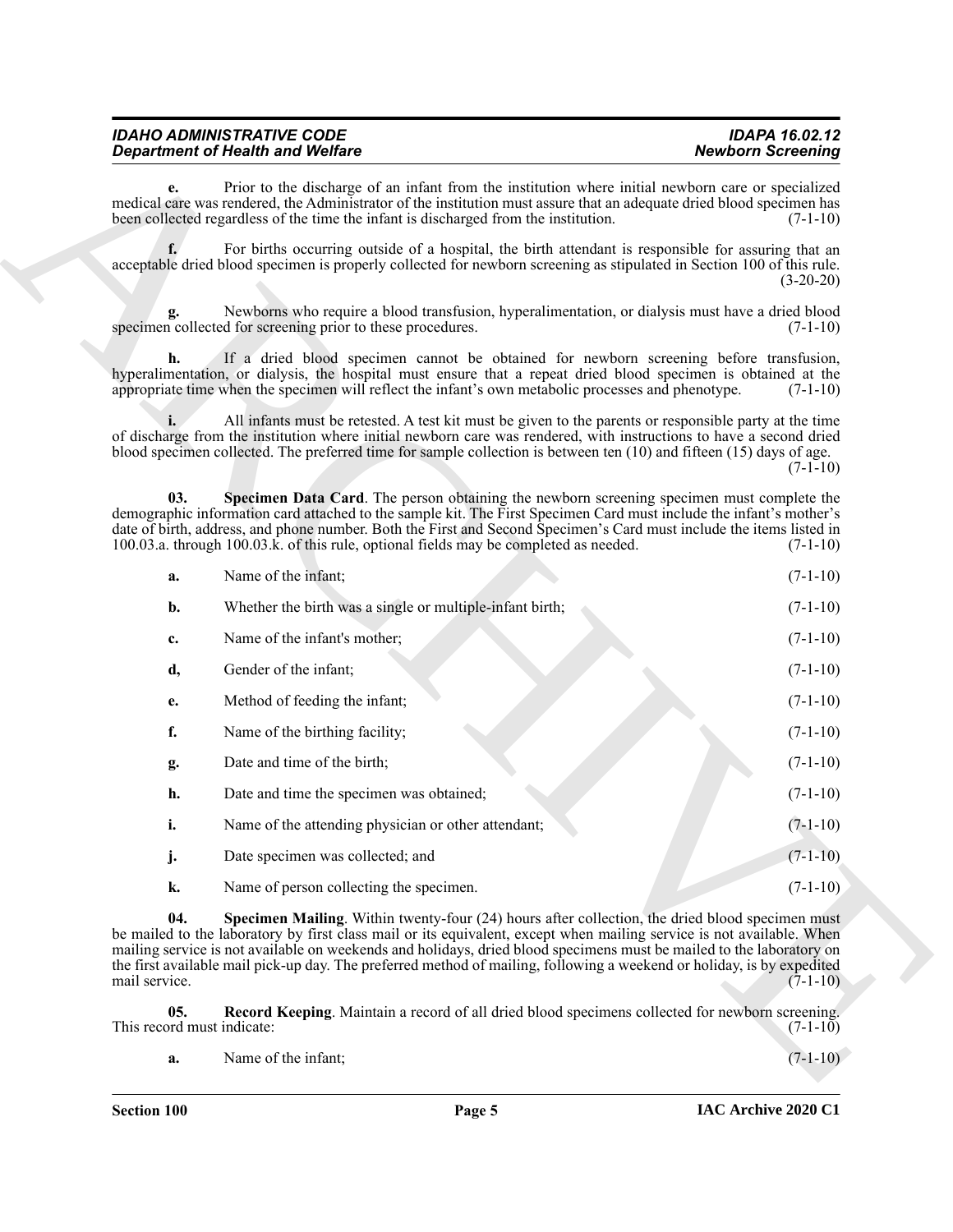*Department of Health and Welfare* 

| $\mathbf{b}$ | Name of the attending physician or other attendant; | $(7-1-10)$ |
|--------------|-----------------------------------------------------|------------|
| $c_{\cdot}$  | Date specimen was collected; and                    | $(7-1-10)$ |
|              |                                                     |            |

<span id="page-5-4"></span>**d.** Name of person collecting specimen. (7-1-10)

**06. Collection Protocol**. Ensure that a protocol for collection and submission for newborn screening of adequate dried blood specimens has been developed, documented, and implemented. Individual responsibilities must be clearly defined and documented. The attending physician must request that the test be done. The hospital may make an appropriate charge for this service. (7-1-10)

# <span id="page-5-6"></span>**07. Responsibility for Recording Specimen Collection**. (5-3-03)

**a.** The administrator of the responsible institution, or their designee, must record on the birth certificate whether the dried blood specimen for newborn screening has been collected. (3-20-20)

<span id="page-5-5"></span>**b.** When a birth occurs outside a hospital, the person responsible for registering the birth of the child must record on the birth certificate whether the dried blood specimen for newborn screening has been collected and submitted within twenty-four  $(24)$  hours following collection.  $(7-1-10)$ 

**Equivariant of Nealth were Welfare**<br> **A Example the studient and Welfare**<br> **A** Example the studient and control the studient term is a studient of the studient of the studient of the studient of the studient of the studi **08. Fees**. The Department will provide access to newborn screening laboratory services. If the administration of the responsible institution or the person required to register the birth of a child chooses to utilize this service, the Department will collect a fee equal to the cost of the test kit, analytical, and diagnostic services provided by the laboratory. The fees must be remitted to the Department before the laboratory provides the test kit to those responsible for ensuring the infant is tested according to these rules. (7-1-10)

# <span id="page-5-0"></span>**101. -- 199. (RESERVED)**

# <span id="page-5-9"></span><span id="page-5-1"></span>**200. LABORATORY DUTIES.**

<span id="page-5-10"></span>**01. Participation in Centers for Disease Control and Prevention (CDC) Newborn Screening Quality Assurance Program**. All laboratories receiving dried blood specimens for newborn screening on infants born in Idaho must participate in the Newborn Screening Quality Assurance Program operated by the CDC. (7-1-10)

<span id="page-5-12"></span>**02. Specimen Processing**. Dried blood specimens for newborn screening must be processed within twenty-four (24) hours of receipt by the laboratory or before the close of the next business day. (5-3-03)

<span id="page-5-11"></span>**03. Result Notification**. Normal test results may be reported by mail to the submitter. Other results must be reported in accordance with Section 300 of these rules. (5-3-03)

# <span id="page-5-2"></span>**201. -- 299. (RESERVED)**

# <span id="page-5-7"></span><span id="page-5-3"></span>**300. FOLLOW-UP FOR UNSATISFACTORY SPECIMENS, PRESUMPTIVE POSITIVE RESULTS AND POSITIVE CASES.**

# <span id="page-5-8"></span>**01. Follow-Up for Unsatisfactory Specimens**. (5-3-03)

**a.** The laboratory will immediately report any unsatisfactory dried blood specimens to the submitting institution that originated the dried blood specimen or to the healthcare provider responsible for the newborn's care, with an explanation of the results. The laboratory will request a repeat dried blood specimen for newborn screening from the institution or individual submitting the original sample, or from the responsible provider. (3-20-20)

**b.** Upon notification from the laboratory, the health care provider responsible for the newborn's care at the time of the report will cause another dried blood specimen to be appropriately forwarded to the laboratory for screening.  $(5-3-03)$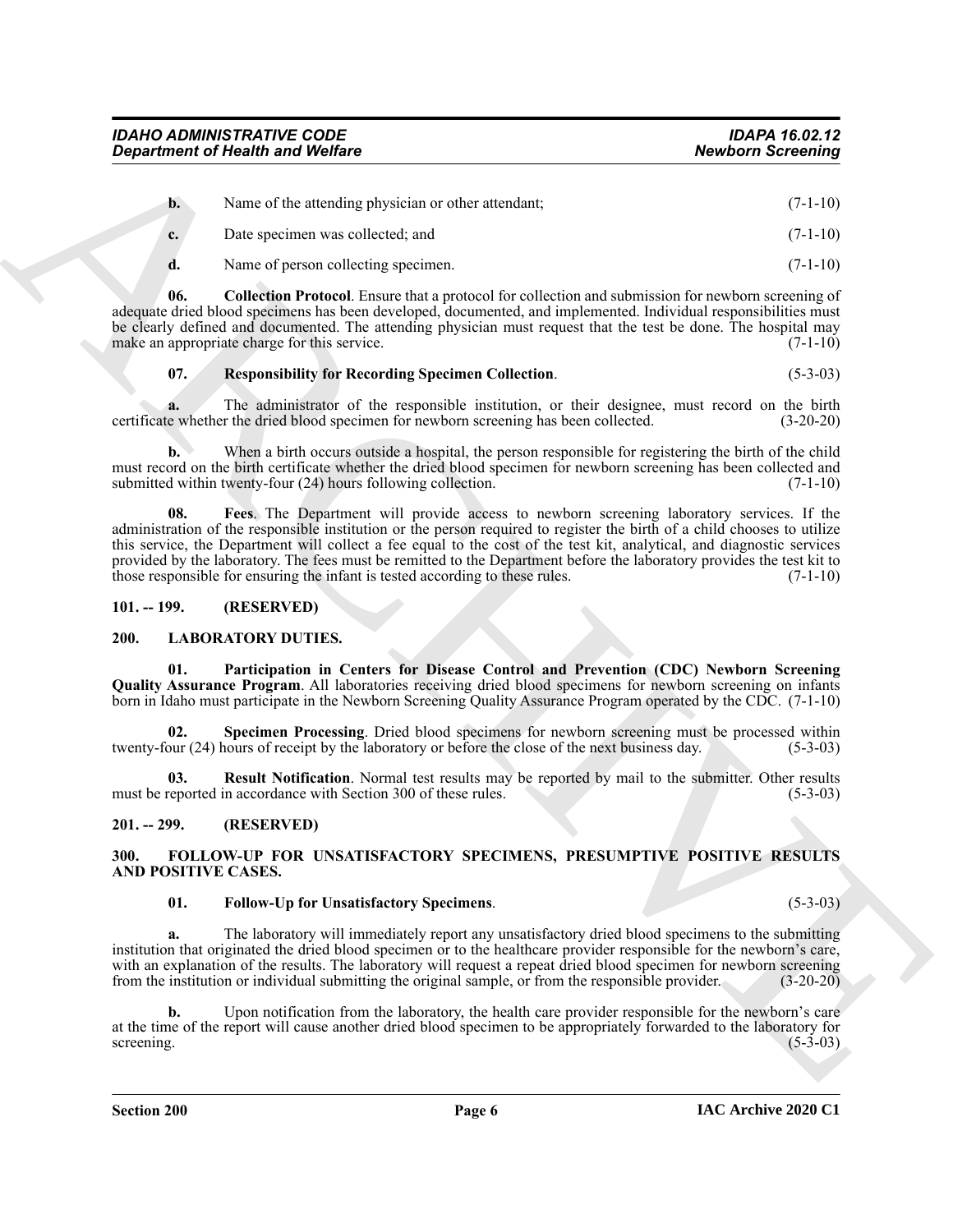| <b>IDAHO ADMINISTRATIVE CODE</b> | <b>IDAPA 16.02.12</b>    |
|----------------------------------|--------------------------|
| Department of Health and Welfare | <b>Newborn Screening</b> |

<span id="page-6-4"></span>**02. Follow-Up of Presumptive Positive Results**. The laboratory will report positive or suspicious results on an infant's dried blood specimen to the attending physician or midwife, or, if there is none or the physician or midwife is unknown, to the person who registered the infant's birth, and make recommendations on the necessity of follow-up testing. (5-3-03)

<span id="page-6-5"></span>**03. Positive Case Notification**. Confirmed positive cases of biotinidase deficiency, congenital hypothyroidism, galactosemia, maple syrup urine disease, and phenylketonuria must be reported as described in IDAPA 16.02.10, "Idaho Reportable Diseases." (5-3-03)

# <span id="page-6-0"></span>**301. NEWBORN CRITICAL CONGENITAL HEART DISEASE (CCHD) SCREENING.**

# <span id="page-6-9"></span><span id="page-6-7"></span>**01. Pulse Oximetry for the Screening of CCHD**. (7-1-18)

For births occurring in a hospital, the administrator of the institution or their designee must assure that all infants who meet the CDC criteria for CCHD screening are screened following the algorithm on the CDC<br>website at: https://www.cdc.gov/ncbddd/heartdefects/hcp.html. (3-20-20) website at: https://www.cdc.gov/ncbddd/heartdefects/hcp.html.

**b.** For births occurring outside of a hospital, the birth attendant must assure that screening for congenital heart disease is conducted through the use of pulse oximetry no sooner than twenty-four (24) hours after birth and no later than forty-eight (48) hours after birth following the algorithm on the CDC website at: https:// www.cdc.gov/ncbddd/heartdefects/hcp.html. (7-1-18)

<span id="page-6-8"></span>

| 02. | <b>Responsibility of Recording CCHD Screening Results.</b> | $(7-1-18)$ |
|-----|------------------------------------------------------------|------------|
|     |                                                            |            |

**a.** For births occurring in a hospital, the administrator of the responsible institution or their designee must record the pulse oximetry results on the birth certificate and whether the CCHD screening was determined as "passed" or "failed" following the algorithm on the CDC website at: https://www.cdc.gov/ncbddd/heartdefects/<br>hcp.html, or "not screened." (3-20-20) hcp.html, or "not screened."

**b.** For births occurring outside of a hospital, the birth attendant or their designee must record the pulse oximetry results on the birth certificate and whether the CCHD screening was determined as "passed" or "failed" following the algorithm on the CDC website at: https://www.cdc.gov/ncbddd/heartdefects/hcp.html, or "not screened." (3-20-20)

#### <span id="page-6-6"></span>**03. Follow Up for Abnormal CCHD Screening Results**. (7-1-18)

**a.** For births occurring in a hospital, the administrator of the responsible institution or their designee must make a referral for further evaluation of the newborn whose CCHD results are abnormal and inform the parent or legal guardian of the need for appropriate intervention. (3-20-20)

**b.** For births occurring outside of a hospital, the person performing the screening is responsible for making an immediate referral for further evaluation of the newborn whose CCHD results are abnormal and informing the parent or legal guardian of the need for appropriate intervention. (7-1-18)

# <span id="page-6-10"></span><span id="page-6-2"></span><span id="page-6-1"></span>**302. -- 399. (RESERVED)**

# **Equivalent of New York Correlation** Equivalent Particle Results. The London of New York Correlation School of New York Correlation Correlation Correlation (18) and the University of New York Correlation Correlation Corre **400. SUBSTANCES THAT FULFILL REQUIREMENTS FOR OPHTHALMIC PREPARATION.** Only those germicides proven to be effective in preventing ophthalmia neonatorum and recommended for use in its prevention by the U.S. Department of Health and Human Services (including the U.S. Public Health Service, the Center for Disease Control and Prevention, and the U.S. Food and Drug Administration) will satisfy the requirements established herein, under Section 39-903, Idaho Code. (3-20-20)

# <span id="page-6-3"></span>**401. -- 999. (RESERVED)**